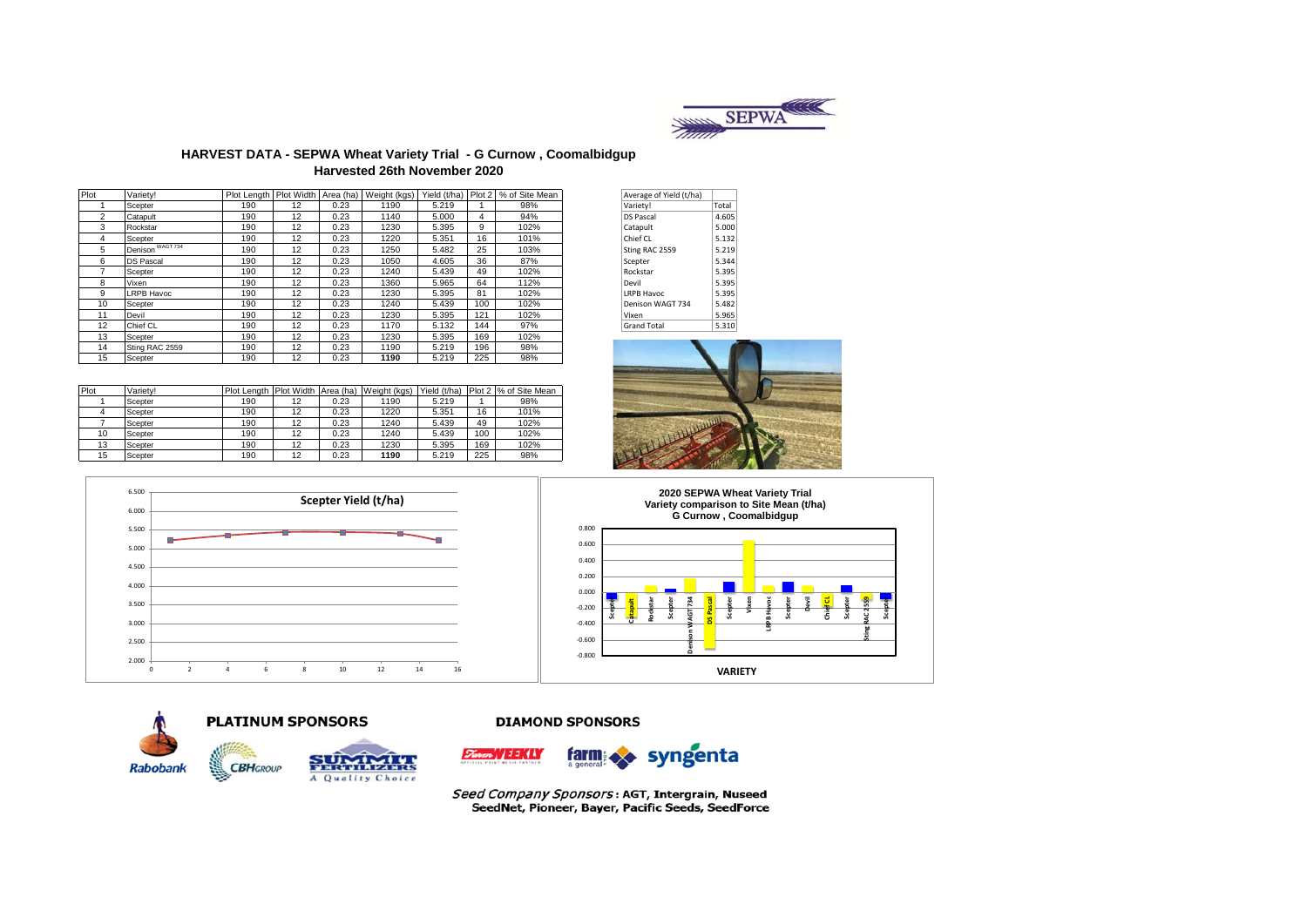



|                |                   | Yield  |                |
|----------------|-------------------|--------|----------------|
| Plot           | Variety!          | (t/ha) | % of Site Mean |
| 1              | Scepter           | 5.219  | 98%            |
| $\overline{2}$ | Catapult          | 5.000  | 94%            |
| 3              | Rockstar          | 5.395  | 102%           |
| 4              | Scepter           | 5.351  | 101%           |
| 5              | Denison WAGT 734  | 5.482  | 103%           |
| 6              | <b>DS Pascal</b>  | 4.605  | 87%            |
| 7              | Scepter           | 5.439  | 102%           |
| 8              | Vixen             | 5.965  | 112%           |
| 9              | <b>LRPB Havoc</b> | 5.395  | 102%           |
| 10             | Scepter           | 5.439  | 102%           |
| 11             | Devil             | 5.395  | 102%           |
| 12             | Chief CL          | 5.132  | 97%            |
| 13             | Scepter           | 5.395  | 102%           |
| 14             | Sting RAC 2559    | 5.219  | 98%            |
| 15             | Scepter           | 5.219  | 98%            |

## **Site Details**

#### **Plot Dimensions**



 $190$  12 0.23  $40$  12 0.23  $40$  12 0.23  $40$  12 0.23  $40$  12 0.23  $40$  12 0.23  $40$  12 0.23  $40$  12 0.23  $40$  12 0.23  $40$  12 0.23  $40$  12 0.23  $40$  12 0.23  $40$  12  $40$  12  $40$  12  $40$  12  $40$  12  $40$  12  $40$  12  $40$  12

**CBH**GROUP





### **Statistical Analysis**

| Soil Description: | Sandy Duplex               | Site Mean (t/ha)                | 5.310 |
|-------------------|----------------------------|---------------------------------|-------|
| Date Sown:        | Wednesday, 27 May 2020     | Probability                     | 0.007 |
| Date Harvested    | Thursday, 26 November 2020 | Least significant difference 5% | 0.282 |
| Seedina Rate:     | 95 ka/ha                   | <b>CV %</b>                     | 1.9   |

### **DIAMOND SPONSORS**





Seed Company Sponsors: AGT, Intergrain, Nuseed SeedNet, Pioneer, Bayer, Pacific Seeds, SeedForce